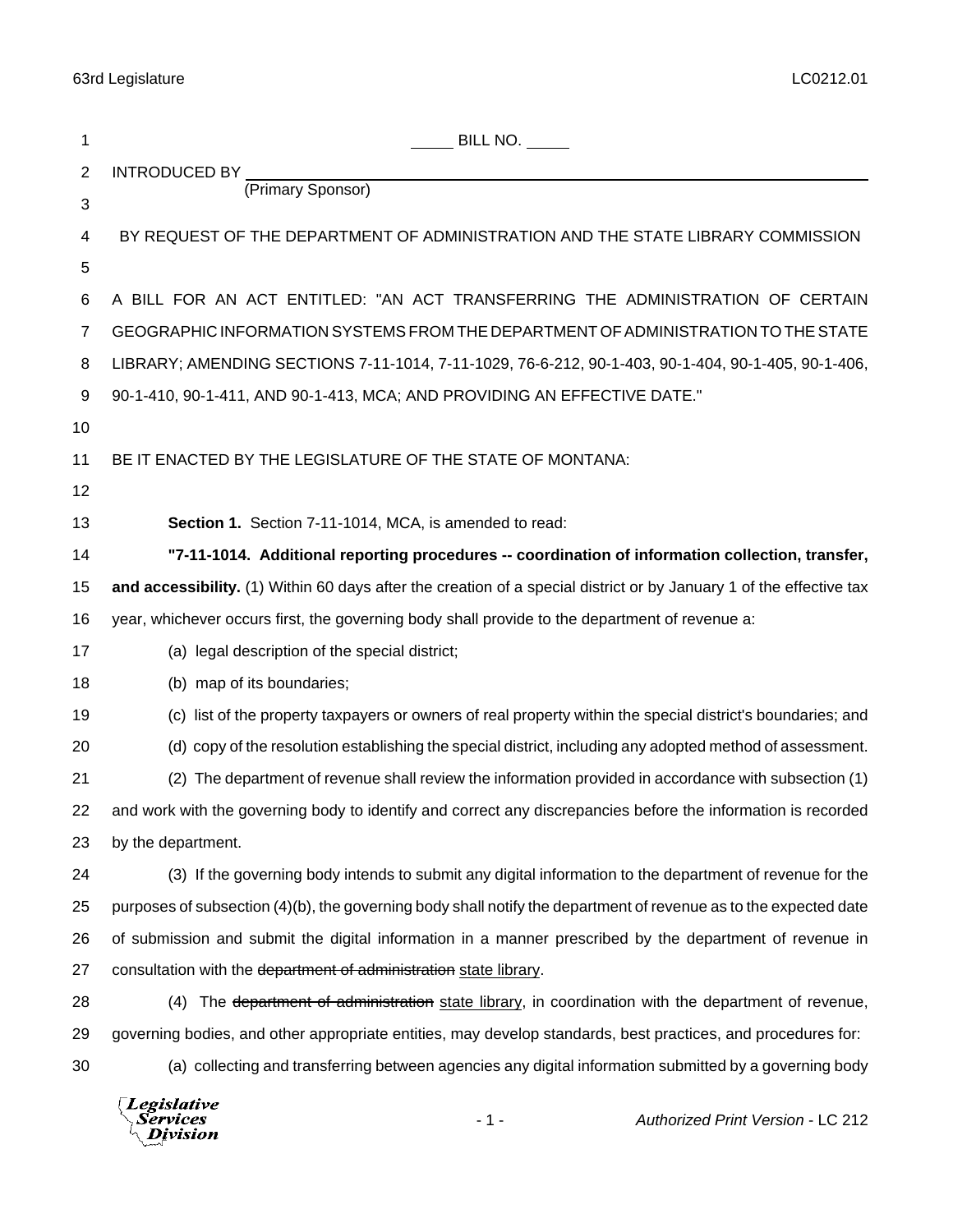for purposes of subsection (4)(b); and (b) creating digital information to map special districts for land information purposes authorized in Title 3 90, chapter 1, part 4, that can be accessed through the department's base map service center's website and 4 discovered through the Montana geographical information system portal at website of the Montana state library." **Section 2.** Section 7-11-1029, MCA, is amended to read: **"7-11-1029. Dissolution of special district.** (1) A special district may be dissolved if it is considered to be in the best interest of a local government or the inhabitants of the local government or if the purpose for creating the special district has been fulfilled and the special district is not needed in perpetuity. (2) The governing body may pass a resolution of intention to dissolve a special district upon its own request or upon request of the separate board administering the special district. (3) After the passage of the resolution provided for in subsection (2), the clerk of the local government that established the special district shall publish a notice, as provided in 7-1-2121 or 7-1-4127, of the intention to dissolve the district. (4) The notice must specify the boundaries of the special district to be dissolved, the date of the passage of the resolution of intention to dissolve, the date set for the passage of the resolution of dissolution, and that the resolution will be passed unless the clerk of the local government receives written protest in advance from: (a) 40% of registered voters or 40% of the owners of real property in the district; or (b) 40% of registered voters or 40% of the property taxpayers in the district if the district program or improvements have been financed through a mill levy. (5) If the special district is dissolved, the clerk of the local government shall immediately send written notice to: (a) the secretary of state; and (b) the department of revenue, providing the same information required in 7-11-1014 when a district is 25 created. The department of revenue and the department of administration state library shall respond to the dissolution in the same manner as they respond to the creation of a district, as described in 7-11-1014. (6) The dissolution of a special district may not relieve the property owners from the assessment and payment of a sufficient amount to liquidate all charges existing against the special district prior to the date of dissolution. (7) Any assets remaining after all debts and obligations of the special district have been paid, discharged, Legislative *Services* - 2 - *Authorized Print Version* - LC 212**Division**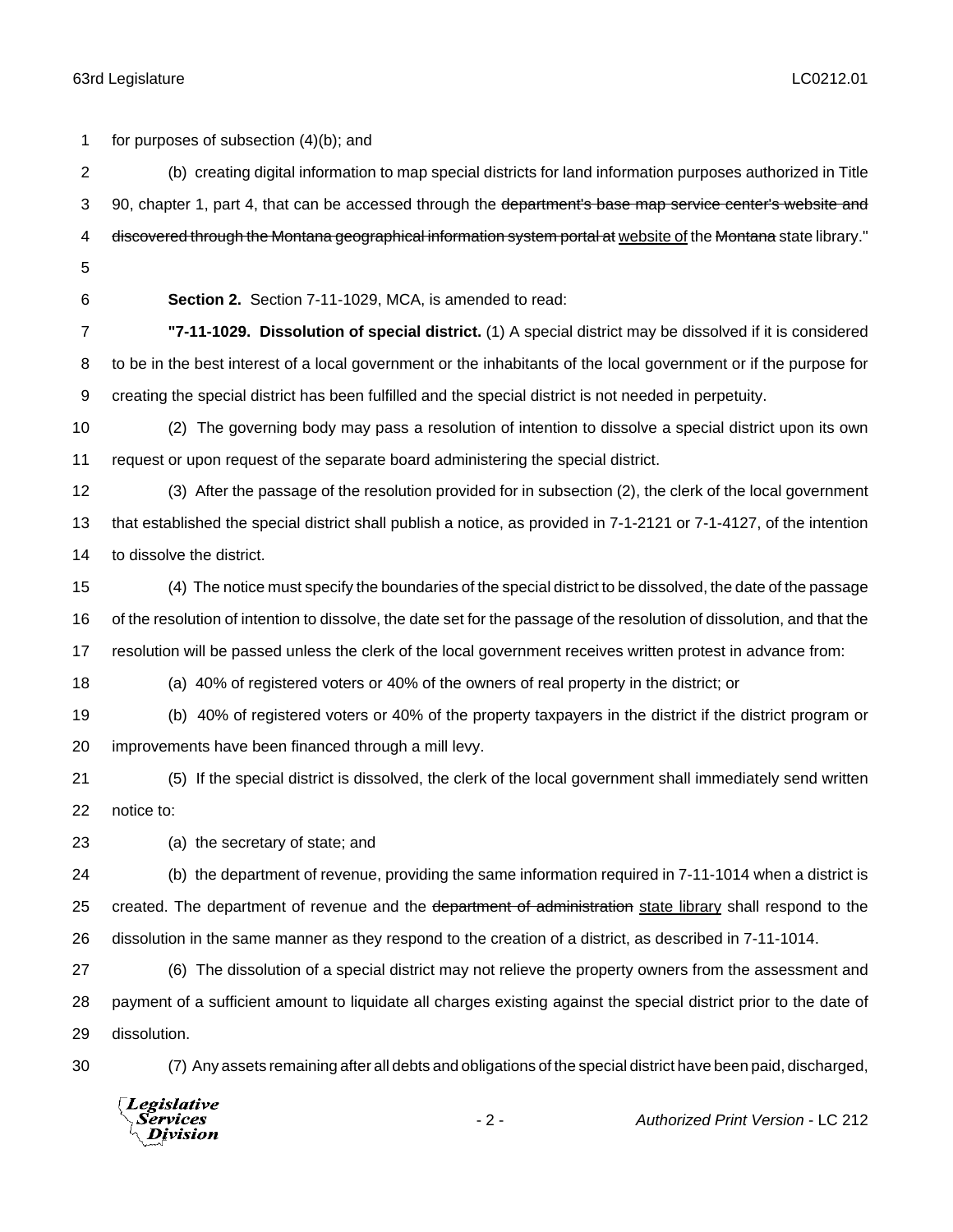| 1              | or irrevocably settled must be:                                                                                   |
|----------------|-------------------------------------------------------------------------------------------------------------------|
| $\overline{2}$ | (a) deposited in the general fund of the local government;                                                        |
| 3              | (b) in the case of multiple local governments, divided in accordance with their interlocal agreement and          |
| 4              | deposited in the general fund of each local government; or                                                        |
| 5              | (c) transferred to a new special district that has been created to provide substantially the same service         |
| 6              | as provided by the dissolved special district.                                                                    |
| $\overline{7}$ | (8) If the remaining assets are derived from private grants or gifts that restrict the use of those funds, the    |
| 8              | funds must be returned to the grantor or donor."                                                                  |
| 9              |                                                                                                                   |
| 10             | Section 3. Section 76-6-212, MCA, is amended to read:                                                             |
| 11             | "76-6-212. Additional reporting procedures -- coordination of information collection, transfer, and               |
| 12             | accessibility. (1) A public body or qualified private organization holding a conservation easement before October |
| 13             | 1, 2007, shall mail or electronically transfer a copy of that conservation easement to the department of revenue  |
| 14             | within 6 months of October 1, 2007.                                                                               |
| 15             | (2) The department of revenue shall review conservation easement agreements collected pursuant to                 |
| 16             | 76-6-207 and subsection (1) of this section and record the:                                                       |
| 17             | (a) legal description of the conservation easement as it relates to the established property boundaries           |
| 18             | identified in the conservation easement agreement;                                                                |
| 19             | (b) approximate acreage as identified in the conservation easement agreement;                                     |
| 20             | (c) date of the conservation easement agreement;                                                                  |
| 21             | (d) book and page or document number as provided for in 7-4-2617; and                                             |
| 22             | (e) name of the conservation easement grantee.                                                                    |
| 23             | (3) (a) The department of revenue shall transfer conservation easement information collected pursuant             |
| 24             | to 76-6-207 and subsections (1) and (2) of this section to the department of administration state library.        |
| 25             | (b) The department of revenue shall coordinate with the department of administration state library to             |
| 26             | develop procedures regarding the collection and transfer of conservation easement information between the two     |
| 27             | agencies.                                                                                                         |
| 28             | The department of administration state library shall convert conservation easement information<br>(c)             |
| 29             | received from the department of revenue to a digital format for land information purposes authorized in Title 90, |
| 30             | chapter 1, part 4, that can be accessed through the department of administration's state library's website.       |
|                | $\Box$ eqislative                                                                                                 |

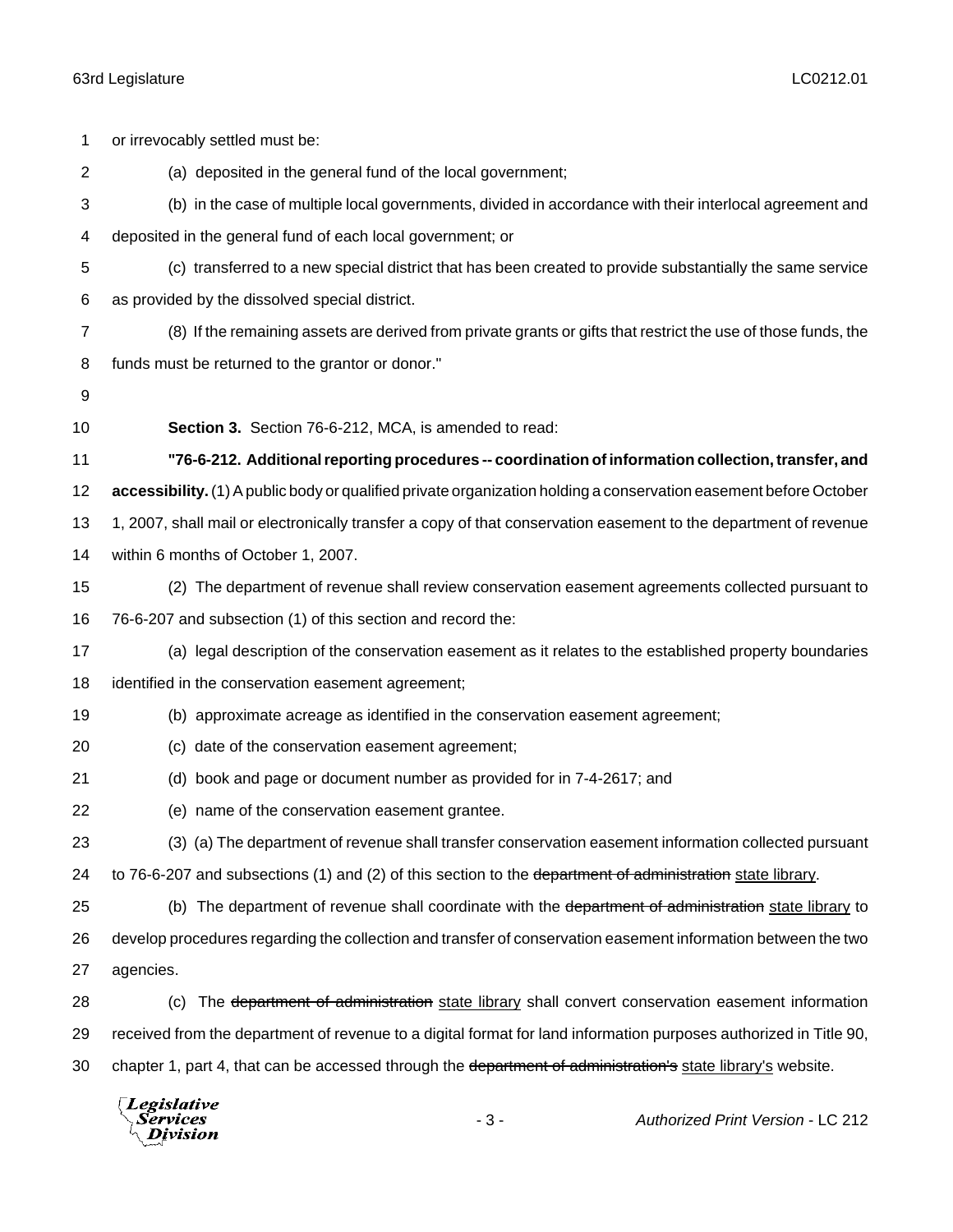| 1  | (d) The department of administration state library shall provide incorporate the conservation easement                |
|----|-----------------------------------------------------------------------------------------------------------------------|
| 2  | data to the Montana natural heritage program for incorporation into appropriate databases developed or                |
| 3  | maintained by the Montana natural heritage program for the purposes of Title 90, chapter 15."                         |
| 4  |                                                                                                                       |
| 5  | Section 4. Section 90-1-403, MCA, is amended to read:                                                                 |
| 6  | "90-1-403. Definitions. As used in this part, unless the context requires otherwise, the following                    |
| 7  | definitions apply:                                                                                                    |
| 8  | (1) "Account" means the Montana land information account created in 90-1-409.                                         |
| 9  | (2) "Council" means the land information advisory council established in 90-1-405.                                    |
| 10 | (3) "Department" means the department of administration provided for in 2-15-1001.                                    |
| 11 | $\frac{(4)(3)}{2}$ "Digital format" means information that is scanned, electronically drawn, layered through the GIS, |
| 12 | or digitized by other electronic methods.                                                                             |
| 13 | $\frac{5}{2}(4)$ "Geographic information system" or "GIS" means an organized collection of computer hardware,         |
| 14 | software, land information, and other resources, including personnel, that is designed to or assists to efficiently   |
| 15 | collect, maintain, and disseminate all forms of geographically referenced information.                                |
| 16 | $\frac{f(t)}{2}$ "Land information" means data that describes the geographic location and characteristics of          |
| 17 | natural or constructed features and boundaries within or pertaining to Montana.                                       |
| 18 | (6) "State librarian" means the executive officer of the state library commission provided for in 22-1-102.           |
| 19 | (7) "State library" means the state library provided for in 22-1-201."                                                |
| 20 |                                                                                                                       |
| 21 | Section 5. Section 90-1-404, MCA, is amended to read:                                                                 |
| 22 | "90-1-404. Land information -- management -- duties of department state library. (1) The                              |
| 23 | department state library shall:                                                                                       |
| 24 | (a) serve as the administrator of the account;                                                                        |
| 25 | (b) work with all federal, state, local, private, and tribal entities to develop and maintain land information;       |
| 26 | (c) annually develop a land information plan that describes the priority needs to collect, maintain, and              |
| 27 | disseminate land information. The land information plan must have as a component a proposed budget designed           |
| 28 | to accomplish the goals and objectives of the plan.                                                                   |
| 29 | (d) present the land information plan to the council for review and endorsement;                                      |
| 30 | (e) establish, by administrative rule, an application process and a granting process that must be used                |

*Legislative*<br>Services<br>*Division*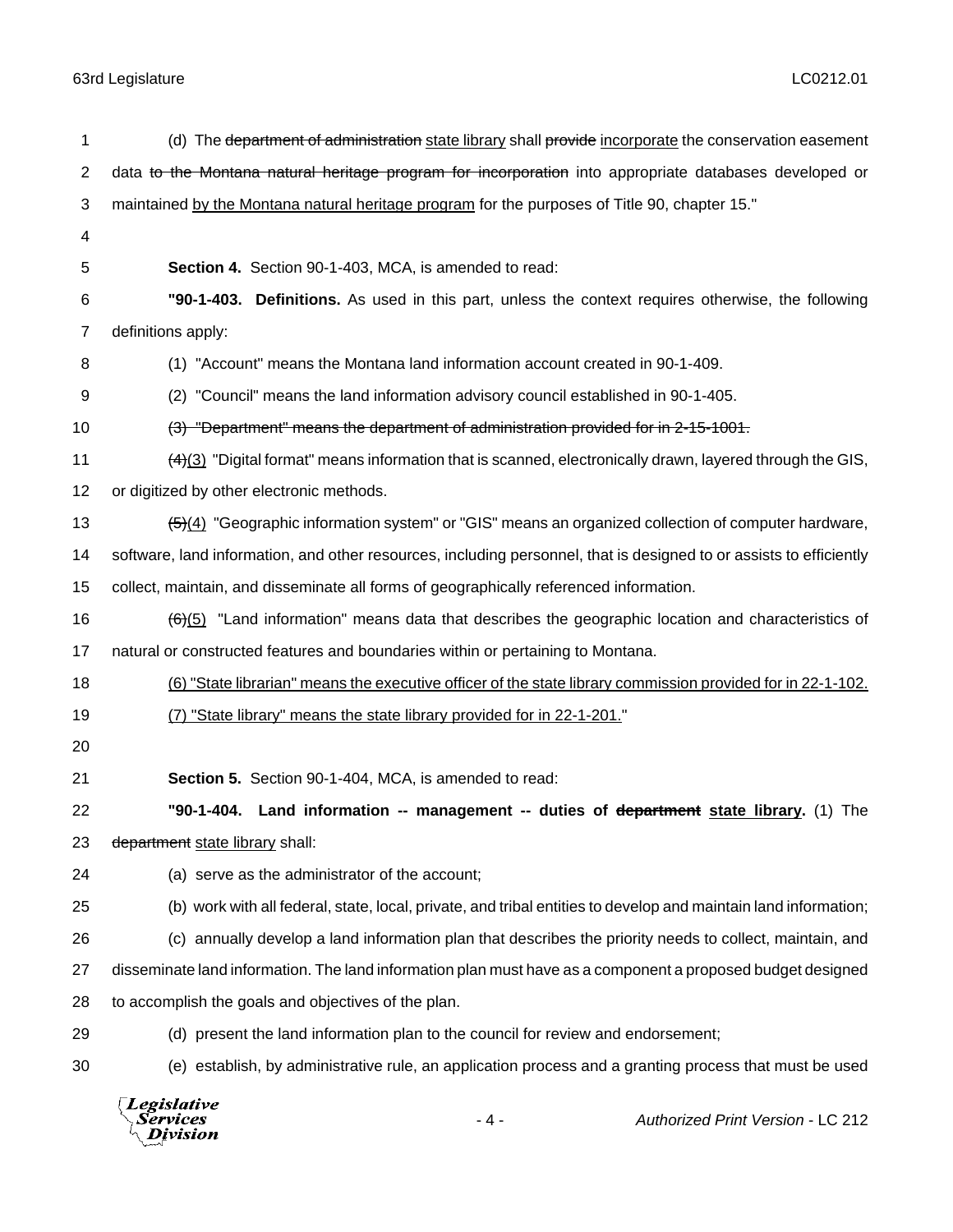| 1  | to distribute funds in the account. The granting process must give preference to interagency or intergovernmental     |
|----|-----------------------------------------------------------------------------------------------------------------------|
| 2  | grant requests whenever multiple state agencies, local governments or agencies, or Indian tribal governments          |
| 3  | or tribal entities have partnered together to meet a requirement of the land information plan.                        |
| 4  | (f) review all grant applications from state agencies, local governments or agencies, and Indian tribal               |
| 5  | governments or tribal entities for the purpose of implementing the land information plan;                             |
| 6  | (g) monitor the use of grant funds distributed to a state agency, a local government or agency, or an                 |
| 7  | Indian tribal government or tribal entity or to any combination of state, local, and Indian tribal governments or     |
| 8  | entities to ensure that the use of the funds complies with the purposes of this part;                                 |
| 9  | (h) coordinate the development of technological geographic information system standards for creating                  |
| 10 | land information;                                                                                                     |
| 11 | (i) serve as the primary point of contact for national, regional, state, and other GIS coordinating groups            |
| 12 | for the purpose of channeling issues and projects to the appropriate individual, organization, agency, or other       |
| 13 | entity;                                                                                                               |
| 14 | (i) provide administrative and staff support to the council, including paying the expenses of the council;            |
| 15 | (k) annually prepare a budget to carry out the department's state library's responsibilities described in             |
| 16 | this section;                                                                                                         |
| 17 | (I) report to the governor and the legislature, as provided for in 5-11-210, on the progress made in the              |
| 18 | ongoing collection, maintenance, standardization, and dissemination of land information; and                          |
| 19 | (m) implement the conservation easement information requirements as provided for in 76-6-212.                         |
| 20 | (2) To fulfill the responsibilities described in subsection (1), the department state library or any recipient        |
| 21 | of funds granted pursuant to this part may contract with a public or private entity."                                 |
| 22 |                                                                                                                       |
| 23 | Section 6. Section 90-1-405, MCA, is amended to read:                                                                 |
| 24 | "90-1-405.<br>Land information advisory council -- appointments -- terms -- vacancies --                              |
| 25 | compensation. (1) There is a land information advisory council.                                                       |
| 26 | (2) The council is composed of the following members:                                                                 |
| 27 | (a) the <del>director of the department or the director's</del> state librarian or the state librarian's designee who |
| 28 | shall:                                                                                                                |
| 29 | (i) serve as the presiding officer of the council; or                                                                 |
| 30 | (ii) appoint the presiding officer from among the other members of the council;                                       |
|    | $\Box$ Legislative                                                                                                    |



- 5 - *Authorized Print Version* - LC 212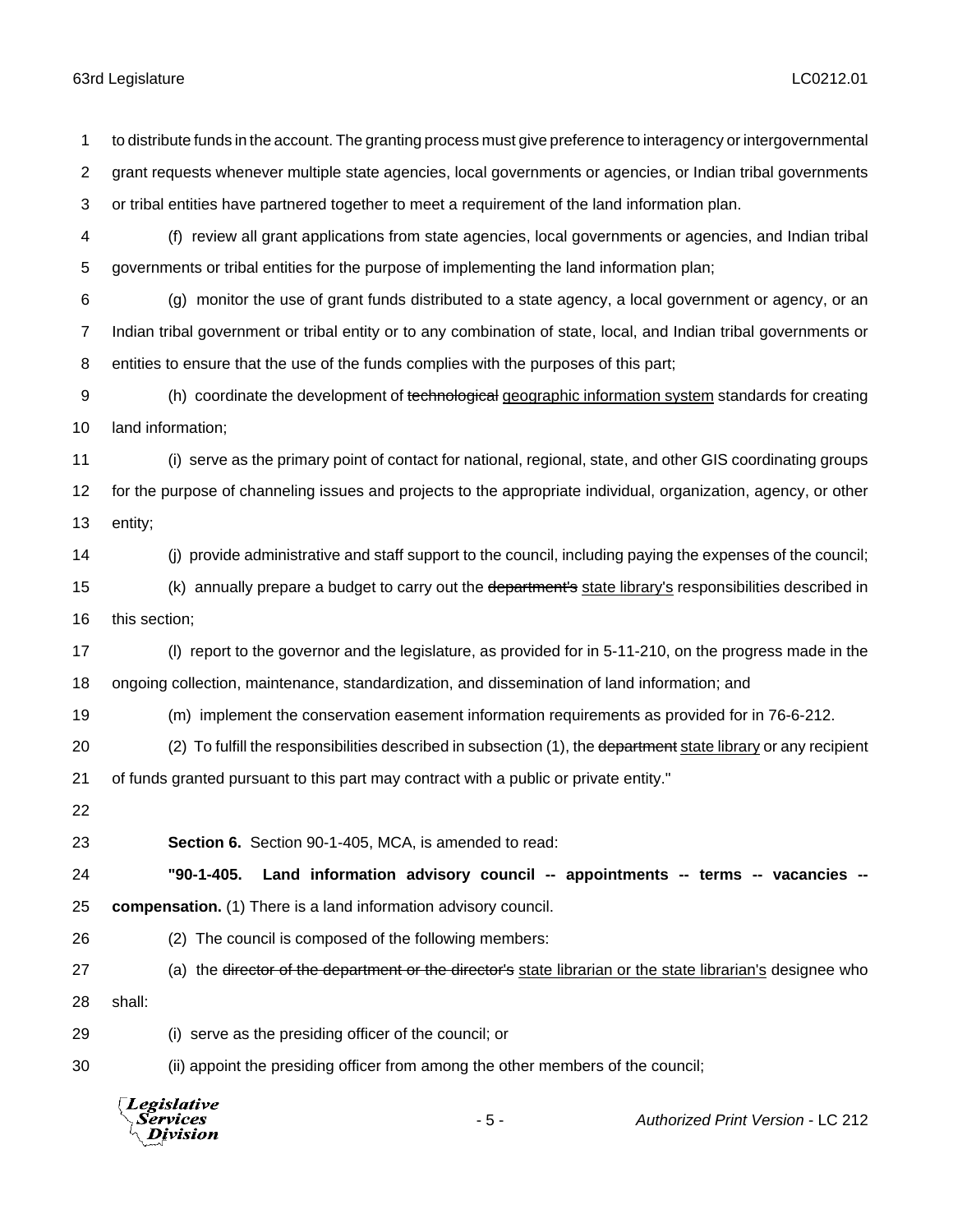| 1              | (b) the state librarian or the state librarian's designee the chief information officer provided for in 2-17-506    |
|----------------|---------------------------------------------------------------------------------------------------------------------|
| 2              | or the chief information officer's designee;                                                                        |
| 3              | (c) to be appointed by the governor:                                                                                |
| 4              | (i) the four directors of four other departments established in Title 2, chapter 15. A director may designate       |
| 5              | a person to act in the director's absence.                                                                          |
| 6              | (ii) three persons who represent county or municipal government, at least one of whom is active in land             |
| $\overline{7}$ | information systems;                                                                                                |
| 8              | (iii) two persons who are employed by the U.S. department of agriculture;                                           |
| 9              | (iv) two persons who are employed by the U.S. department of the interior;                                           |
| 10             | (v) two persons who are active in land information systems and represent public utilities or private                |
| 11             | businesses;                                                                                                         |
| 12             | (vi) one person who represents Indian tribal interests;                                                             |
| 13             | (vii) one person who represents the Montana university system;                                                      |
| 14             | (viii) two persons who are members of a Montana association of GIS professionals; and                               |
| 15             | (ix) one person who represents the interests of a Montana association of registered land surveyors;                 |
| 16             | (d) one member of the Montana state senate, appointed by the committee on committees, who must be                   |
| 17             | appointed prior to the appointment of the member described in subsection (2)(e); and                                |
| 18             | (e) one member of the Montana house of representatives, appointed by the speaker of the house of                    |
| 19             | representatives, who may not be a member of the same political party as the member of the senate appointed          |
| 20             | under subsection (2)(d).                                                                                            |
| 21             | (3) Each council member is appointed for a 2-year term that begins on July 1 of the odd-numbered year               |
| 22             | and ends on June 30 of the succeeding odd-numbered year. A member may be reappointed to the council.                |
| 23             | (4) A vacancy on the council must be filled in the same manner as the original appointment, and the                 |
| 24             | person appointed to fill the vacancy shall serve for the remainder of the unexpired term.                           |
| 25             | (5) (a) A member of the council who is not a legislator or an employee of the state or a political                  |
| 26             | subdivision of the state is eligible to be reimbursed and compensated, as provided in 2-15-124.                     |
| 27             | (b) A member of the council who is not a legislator but is an employee of the state or a political                  |
| 28             | subdivision of the state is not entitled to compensation but is entitled to be reimbursed for expenses, as provided |
| 29             | in 2-18-501 through 2-18-503.                                                                                       |
| 30             | (c) A legislator who is a member of the council is eligible to be compensated and reimbursed, as                    |
|                | $\Box$ originative                                                                                                  |

*Legislative<br>\Services<br>\\_Division*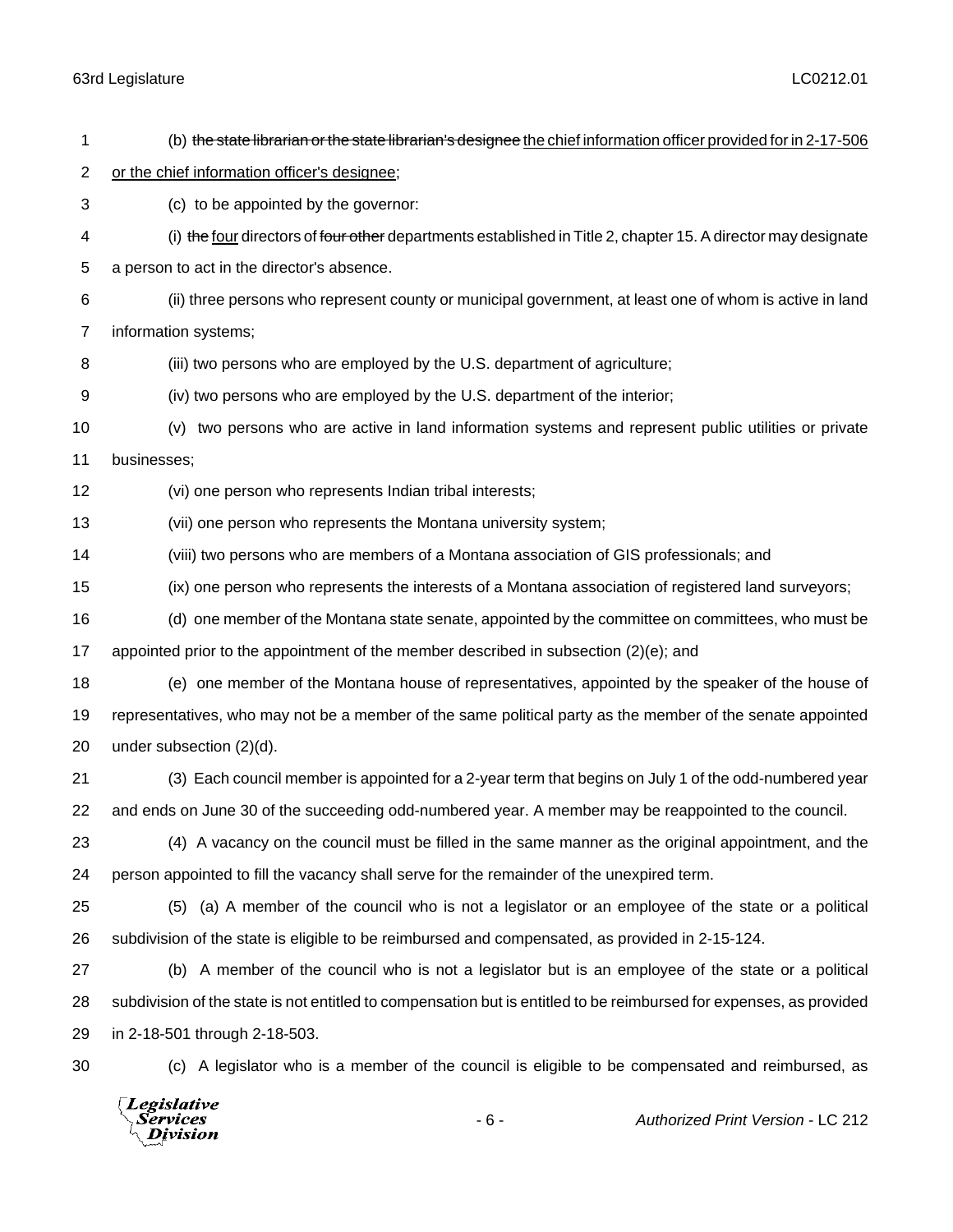| 1              | provided in 5-2-302."                                                                                               |
|----------------|---------------------------------------------------------------------------------------------------------------------|
| $\overline{c}$ |                                                                                                                     |
| 3              | Section 7. Section 90-1-406, MCA, is amended to read:                                                               |
| 4              | "90-1-406. Land information advisory council -- duties -- advisory only. (1) The council shall:                     |
| 5              | (a) advise the department state library with regard to issues relating to the geographic information system         |
| 6              | and land information;                                                                                               |
| $\overline{7}$ | (b) advise the department state library on the priority of land information, including data layers, to be           |
| 8              | developed;                                                                                                          |
| 9              | (c) review the land information plan described in 90-1-404 and advise the department state library on               |
| 10             | any element of the plan;                                                                                            |
| 11             | (d) advise the department state library on the development and management of the granting process                   |
| 12             | described in 90-1-404(1)(e);                                                                                        |
| 13             | (e) advise the department state library on the management of and the distribution of funds in the account;          |
| 14             | assist in identifying, evaluating, and prioritizing requests received from state agencies, local<br>(f)             |
| 15             | governments, and Indian tribal government entities to provide development of and maintenance of services            |
| 16             | relating to the GIS and land information;                                                                           |
| 17             | (g) promote coordination of programs, policies, technologies, and resources to maximize opportunities,              |
| 18             | minimize duplication of effort, and facilitate the documentation, distribution, and exchange of land information;   |
| 19             | and                                                                                                                 |
| 20             | (h) advocate for the development of consistent policies, standards, and guidelines for land information.            |
| 21             | The council functions in an advisory capacity, as defined in 2-15-102."<br>(2)                                      |
| 22             |                                                                                                                     |
| 23             | Section 8. Section 90-1-410, MCA, is amended to read:                                                               |
| 24             | "90-1-410. Montana land information account -- distribution of funds. (1) The department state                      |
| 25             | library shall annually prepare a budget to carry out the department's state library's responsibilities described in |
| 26             | 90-1-404. Money in the account may be used to fund all or a portion of the budget or to otherwise accomplish        |
| 27             | the purposes of this part.                                                                                          |
| 28             | A state agency, a local government, or an Indian tribal government entity may apply to the<br>(2)                   |
| 29             | department state library for funds in the account for the purposes described in this part.                          |
| 30             | (3) The department state library shall ensure that funds distributed under this section are managed by              |
|                |                                                                                                                     |

*Legislative*<br>Services<br>*Division*